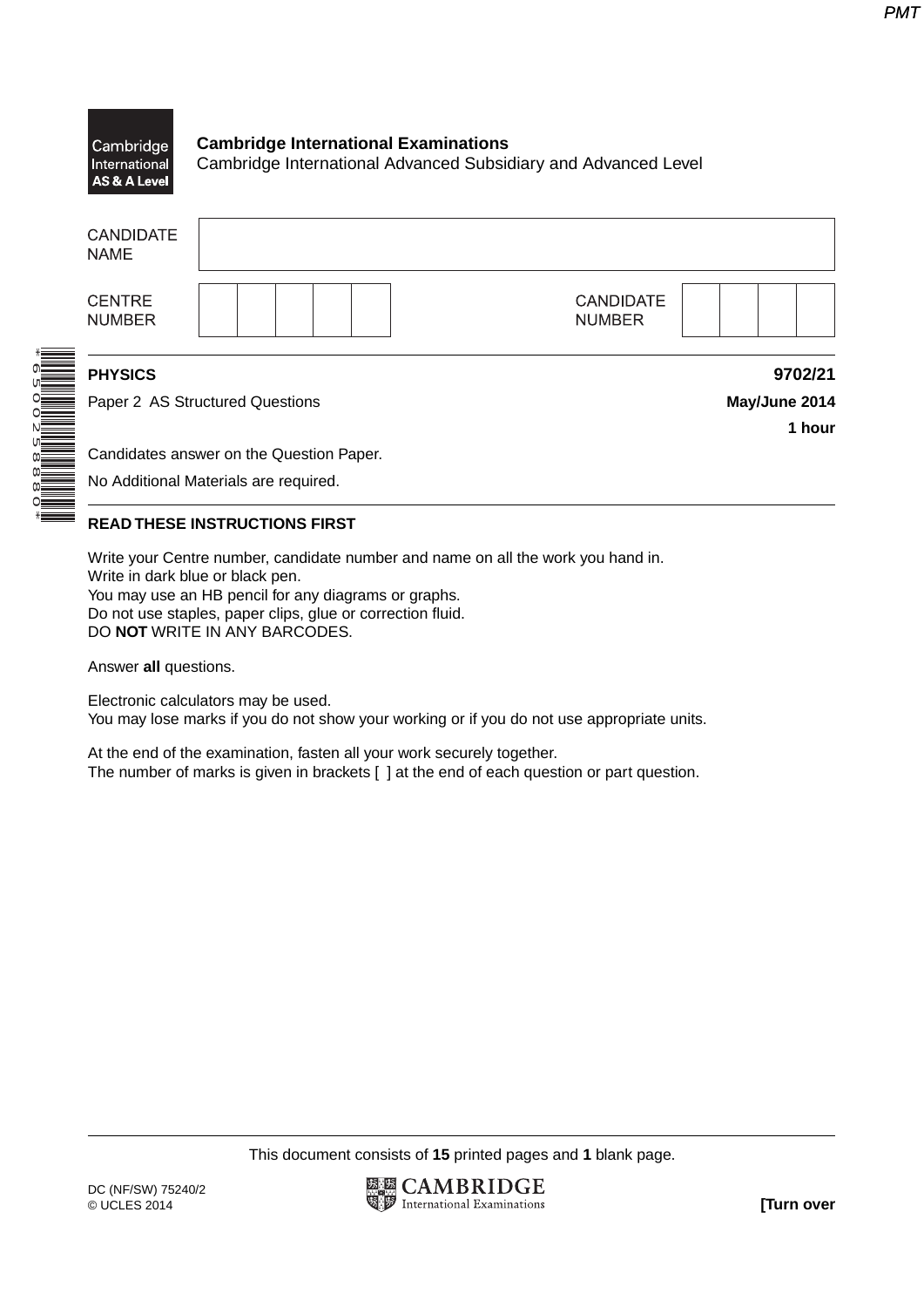#### **Data**

| speed of light in free space, | $c = 3.00 \times 10^8 \text{ m s}^{-1}$                          |  |  |
|-------------------------------|------------------------------------------------------------------|--|--|
| permeability of free space,   | $\mu_0 = 4\pi \times 10^{-7}$ Hm <sup>-1</sup>                   |  |  |
| permittivity of free space,   | $\varepsilon_0$ = 8.85 × 10 <sup>-12</sup> Fm <sup>-1</sup>      |  |  |
|                               | $(\frac{1}{4\pi\epsilon_0} = 8.99 \times 10^9 \text{ m F}^{-1})$ |  |  |
| elementary charge,            | $e = 1.60 \times 10^{-19}$ C                                     |  |  |
| the Planck constant,          | $h = 6.63 \times 10^{-34}$ Js                                    |  |  |
| unified atomic mass constant, | $u = 1.66 \times 10^{-27}$ kg                                    |  |  |
| rest mass of electron,        | $m_e$ = 9.11 $\times$ 10 <sup>-31</sup> kg                       |  |  |
| rest mass of proton,          | $m_{\rm p}$ = 1.67 × 10 <sup>-27</sup> kg                        |  |  |
| molar gas constant,           | $R = 8.31$ JK <sup>-1</sup> mol <sup>-1</sup>                    |  |  |
| the Avogadro constant,        | $N_A = 6.02 \times 10^{23}$ mol <sup>-1</sup>                    |  |  |
| the Boltzmann constant,       | $k = 1.38 \times 10^{-23}$ JK <sup>-1</sup>                      |  |  |
| gravitational constant,       | $G = 6.67 \times 10^{-11}$ N m <sup>2</sup> kg <sup>-2</sup>     |  |  |
| acceleration of free fall,    | $g = 9.81$ ms <sup>-2</sup>                                      |  |  |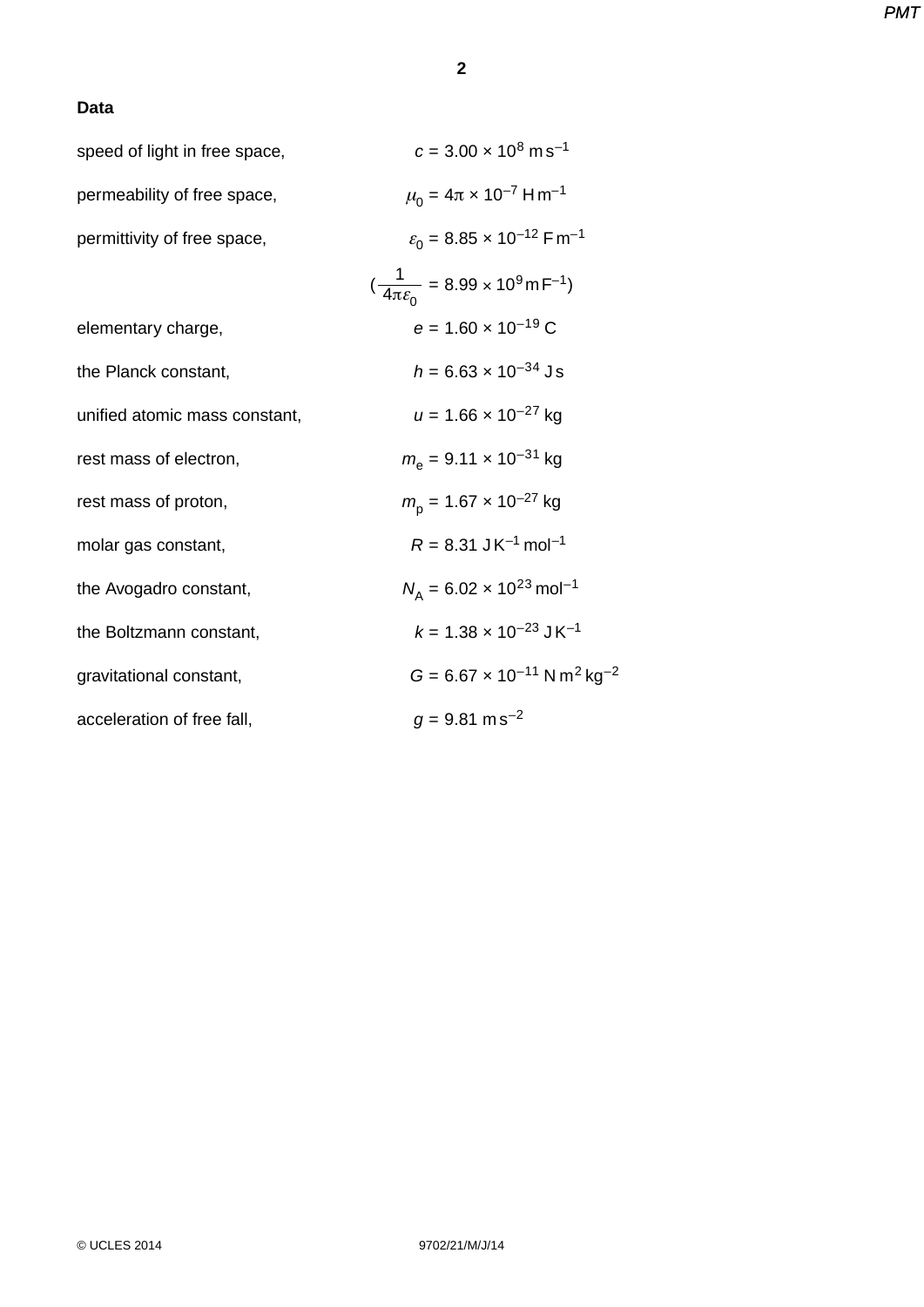## **Formulae**

| uniformly accelerated motion,   | $s = ut + \frac{1}{2}at^2$<br>$v^2 = u^2 + 2as$                  |
|---------------------------------|------------------------------------------------------------------|
| work done on/by a gas,          | $W = p\Delta V$                                                  |
| gravitational potential,        | $\phi = -\frac{Gm}{r}$                                           |
| hydrostatic pressure,           | $p = \rho gh$                                                    |
| pressure of an ideal gas,       | $p = \frac{1}{3} \frac{Nm}{V} < c^2$                             |
| simple harmonic motion,         | $a = -\omega^2 x$                                                |
| velocity of particle in s.h.m., | $v = v_0 \cos \omega t$<br>$v = \pm \omega \sqrt{(x_0^2 - x^2)}$ |
| electric potential,             | $V = \frac{Q}{4\pi \varepsilon_0 r}$                             |
| capacitors in series,           | $1/C = 1/C_1 + 1/C_2 + $                                         |
| capacitors in parallel,         | $C = C_1 + C_2 + $                                               |
| energy of charged capacitor,    | $W = \frac{1}{2} QV$                                             |
| resistors in series,            | $R = R_1 + R_2 + $                                               |
| resistors in parallel,          | $1/R = 1/R_1 + 1/R_2 + \dots$                                    |
| alternating current/voltage,    | $x = x_0 \sin \omega t$                                          |
| radioactive decay,              | $x = x_0 \exp(-\lambda t)$                                       |
| decay constant,                 | $\lambda = \frac{0.693}{t_1}$                                    |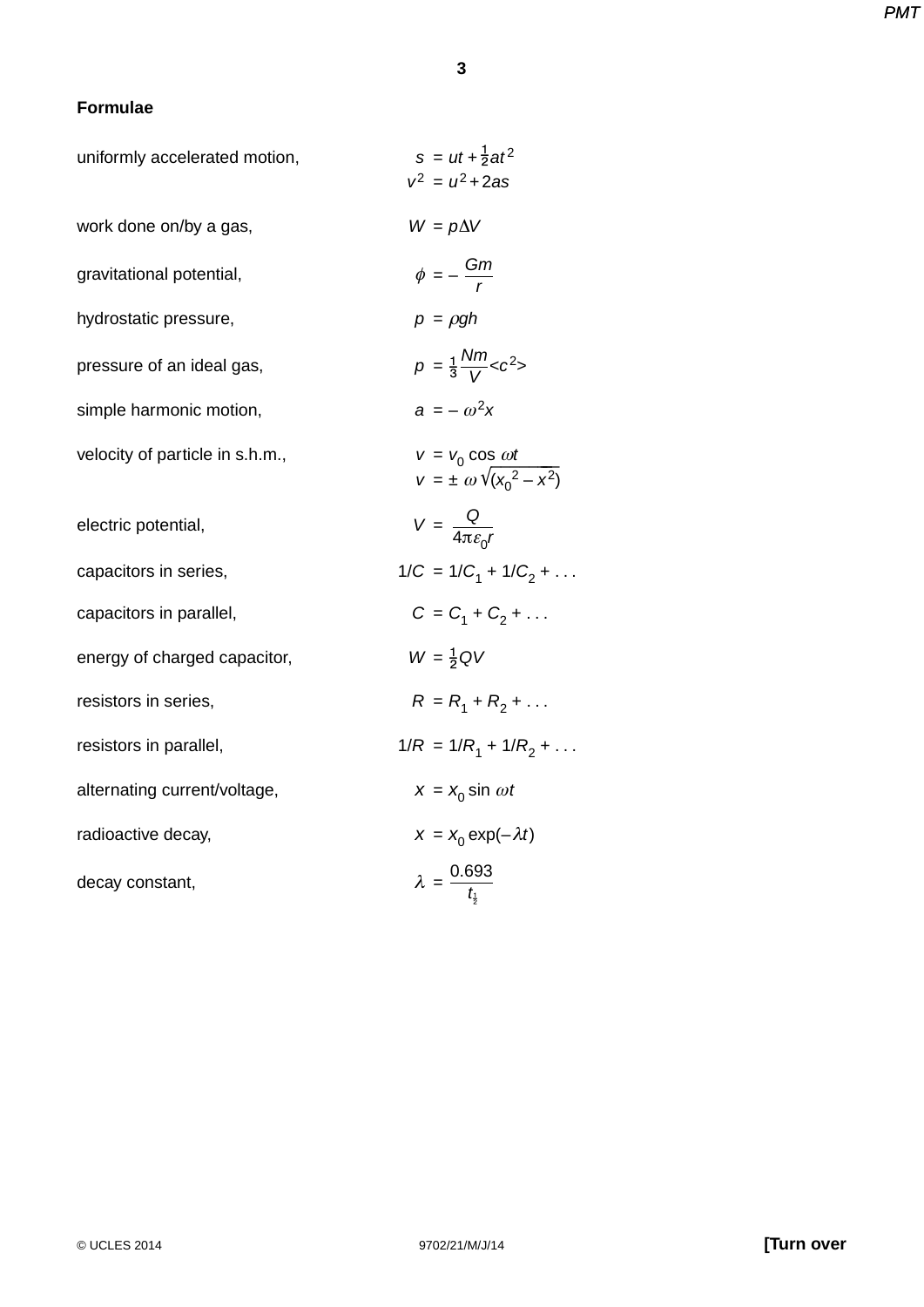Answer **all** the questions in the spaces provided.

- **1 (a) (i)** Define *velocity*. ........................................................................................................................................... ...................................................................................................................................... [1]  **(ii)** Distinguish between *speed* and *velocity*. ........................................................................................................................................... ...................................................................................................................................... [2]
	- **(b)** A car of mass 1500 kg moves along a straight, horizontal road. The variation with time *t* of the velocity *v* for the car is shown in Fig. 1.1.





The brakes of the car are applied from  $t = 1.0$  s to  $t = 3.5$  s. For the time when the brakes are applied,

 **(i)** calculate the distance moved by the car,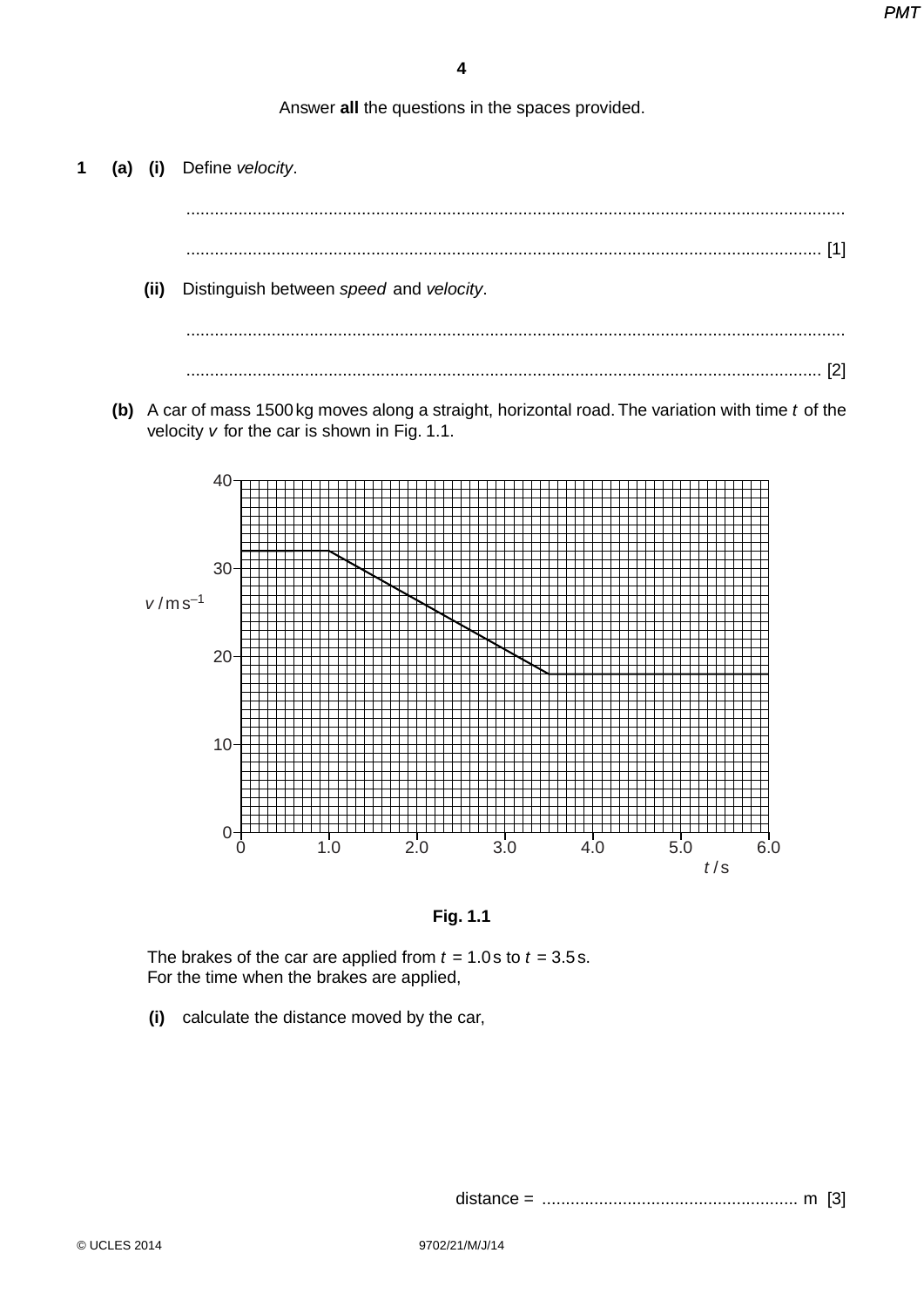**(ii)** calculate the magnitude of the resultant force on the car.

resultant force = ....................................................... N [3]

 **(c)** The direction of motion of the car in **(b)** at time *t* = 2.0 s is shown in Fig. 1.2.



**Fig. 1.2**

On Fig. 1.2, show with arrows the directions of the acceleration (label this arrow A) and the resultant force (label this arrow F). [1]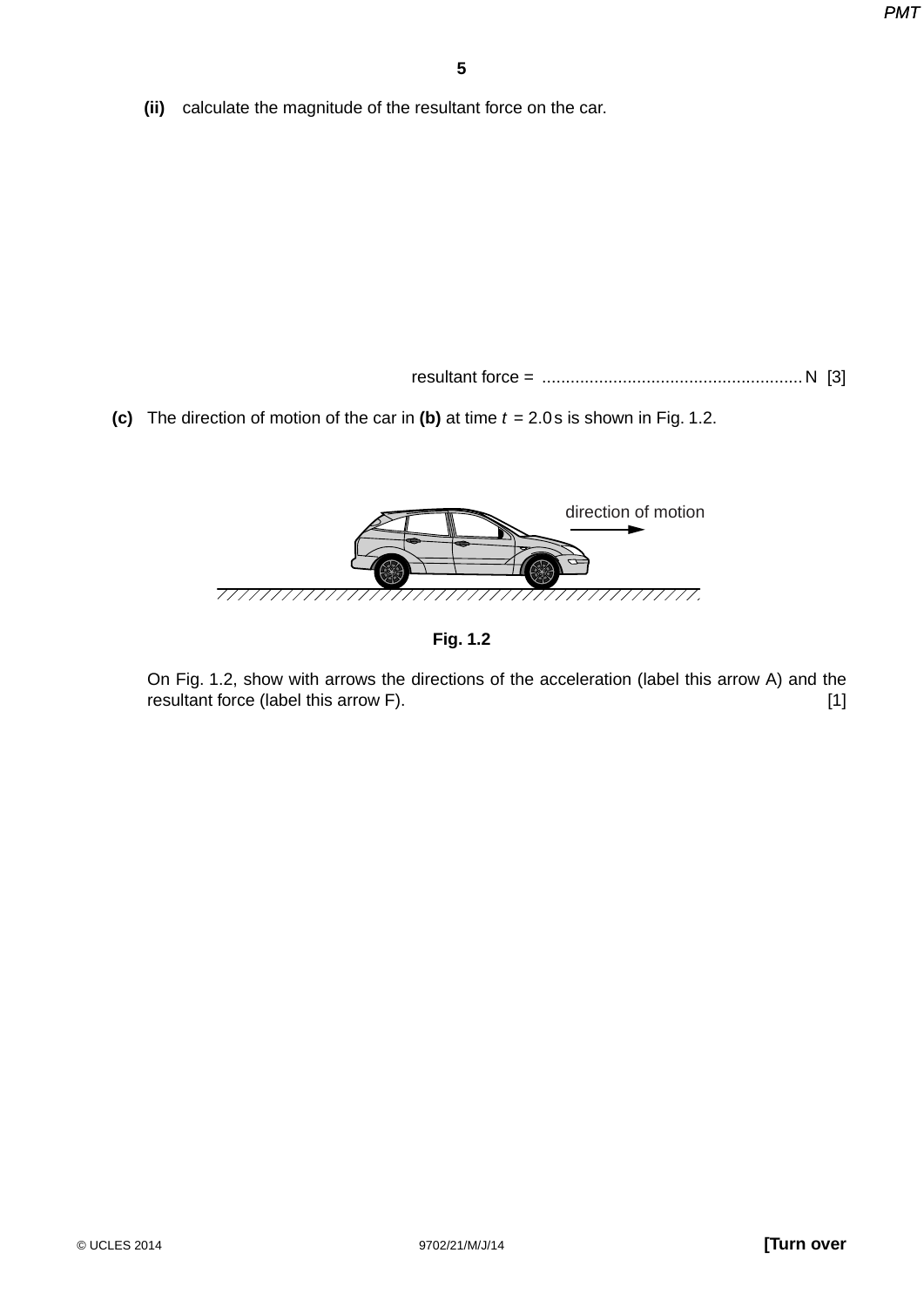# **6**

## **BLANK PAGE**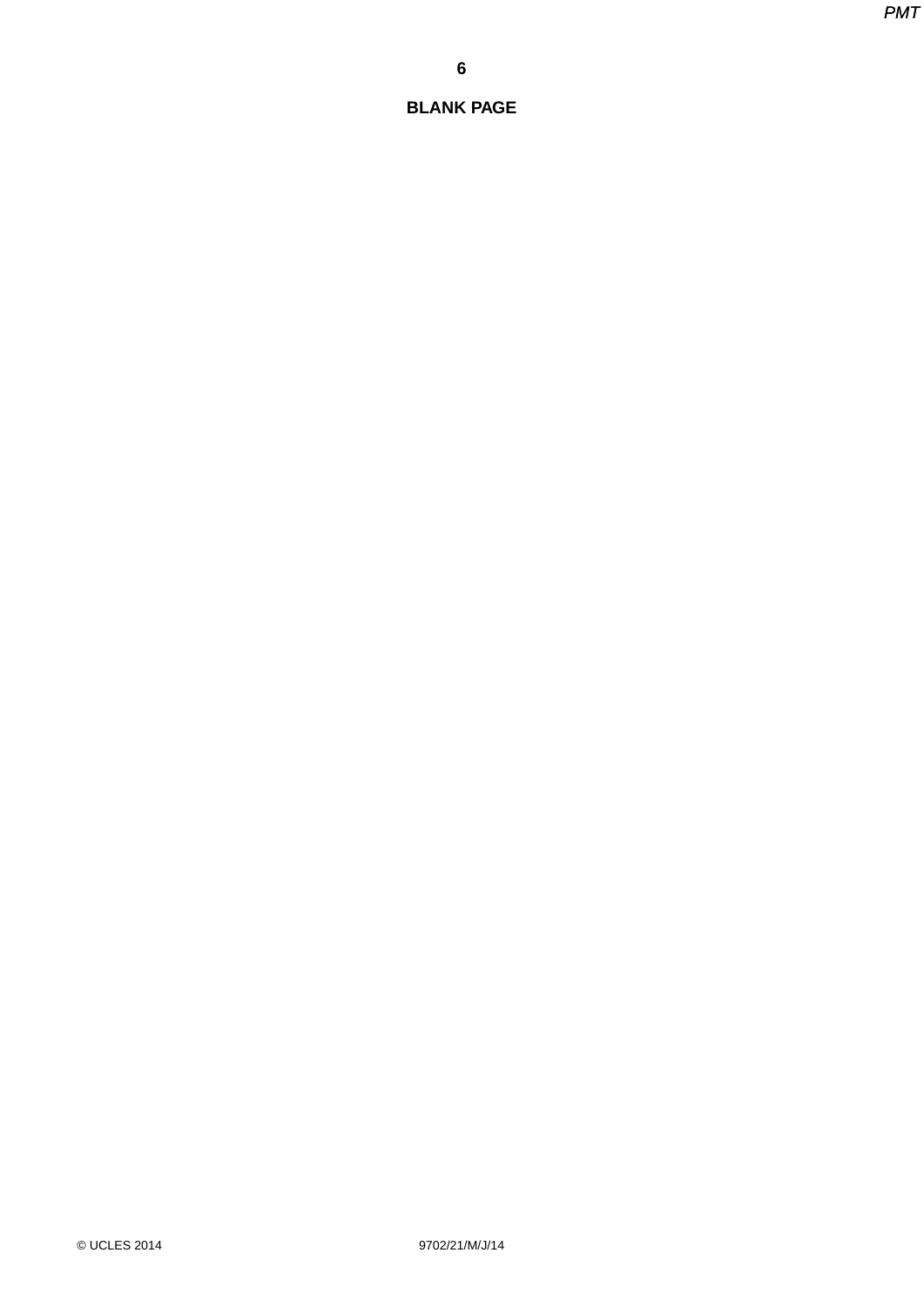# **2 (a) (i)** Define *power*. ...................................................................................................................................... [1]

 **(ii)** Use your definition in **(i)** to show that power may also be expressed as the product of force and velocity.

[2]

 **(b)** A lorry moves up a road that is inclined at 9.0° to the horizontal, as shown in Fig. 2.1.



**Fig. 2.1**

The lorry has mass 2500 kg and is travelling at a constant speed of 8.5 m s−1. The force due to air resistance is negligible.

 **(i)** Calculate the useful power from the engine to move the lorry up the road.

power = ................................................... kW [3]

 **(ii)** State two reasons why the rate of change of potential energy of the lorry is equal to the power calculated in **(i)**.

1. ........................................................................................................................................ ........................................................................................................................................... 2. ........................................................................................................................................ ........................................................................................................................................... [2]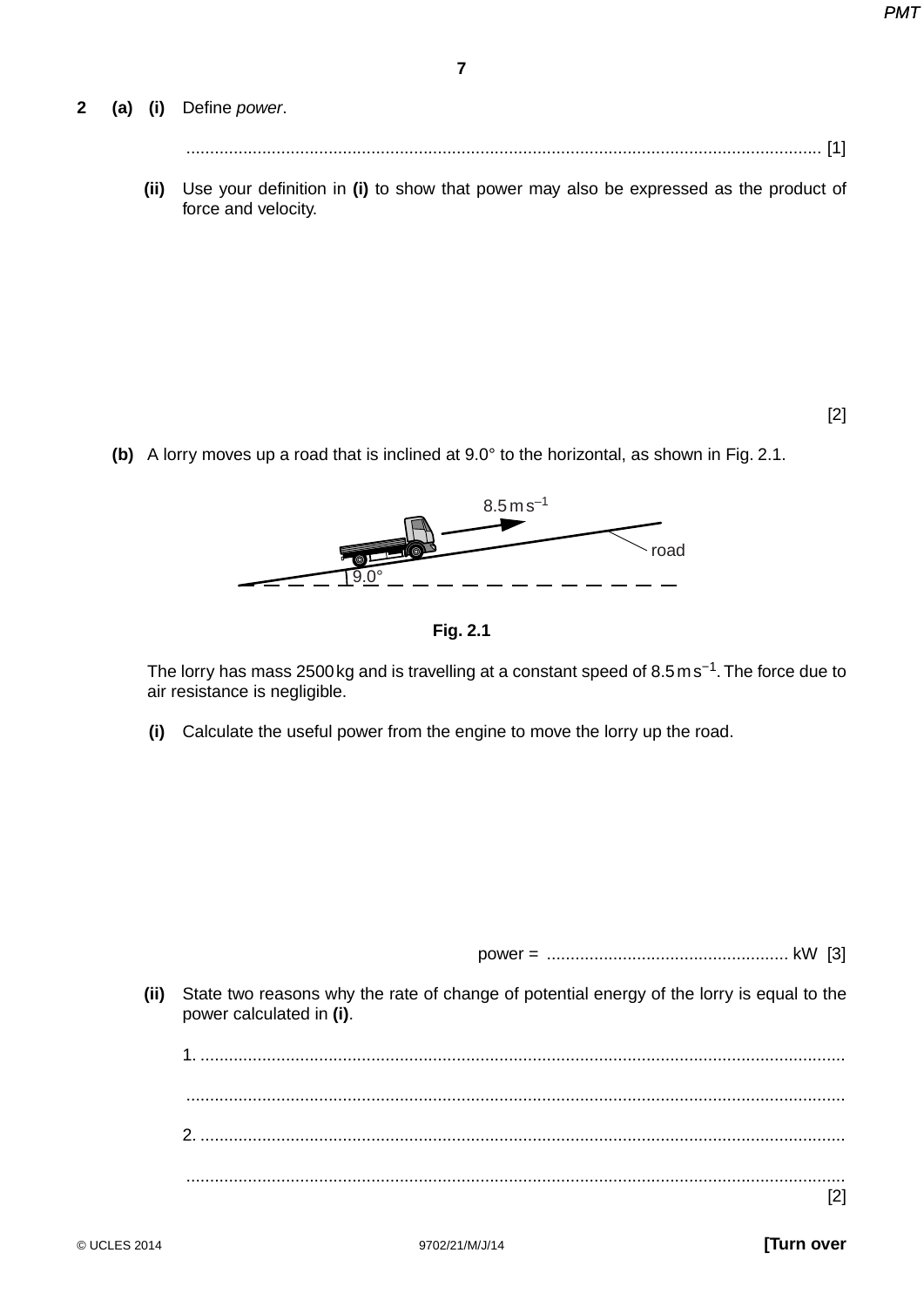**3** A uniform plank AB of length 5.0 m and weight 200 N is placed across a stream, as shown in Fig. 3.1.



**Fig. 3.1**

A man of weight 880N stands a distance x from end A. The ground exerts a vertical force  $F_{\rm A}$  on the plank at end A and a vertical force  $\mathit{F}_\mathsf{B}$  on the plank at end B. As the man moves along the plank, the plank is always in equilibrium.

**(a)** (i) Explain why the sum of the forces  $F_A$  and  $F_B$  is constant no matter where the man stands on the plank.

 ........................................................................................................................................... ........................................................................................................................................... ...................................................................................................................................... [2]

**(ii)** The man stands a distance  $x = 0.50$  m from end A. Use the principle of moments to calculate the magnitude of  $F_{B}$ .

 *F*B = ...................................................... N [4]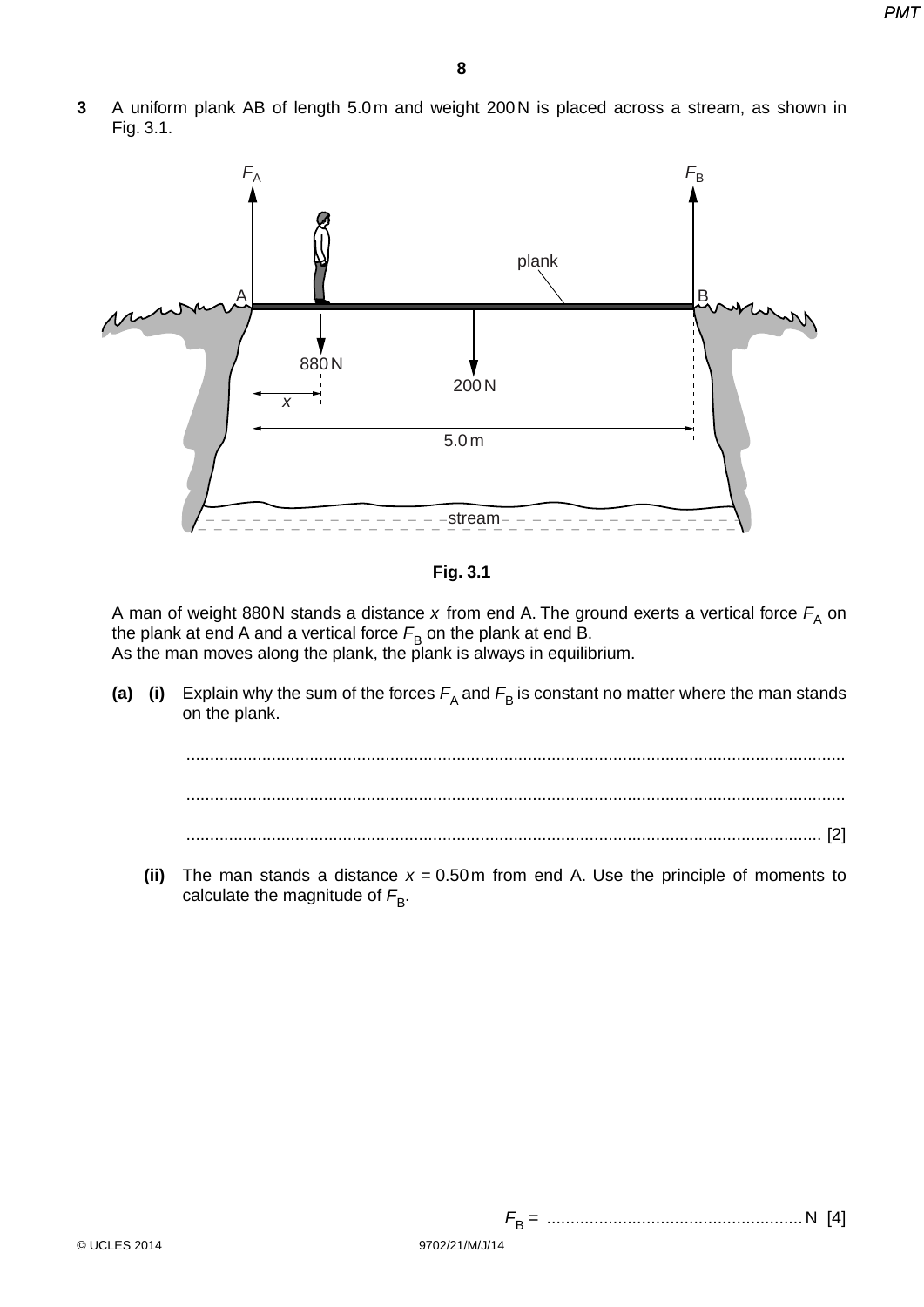**(b)** The variation with distance  $x$  of force  $F_A$  is shown in Fig. 3.2.



**Fig. 3.2**

On the axes of Fig. 3.2, sketch a graph to show the variation with  $x$  of force  $F_{B}$ . [3]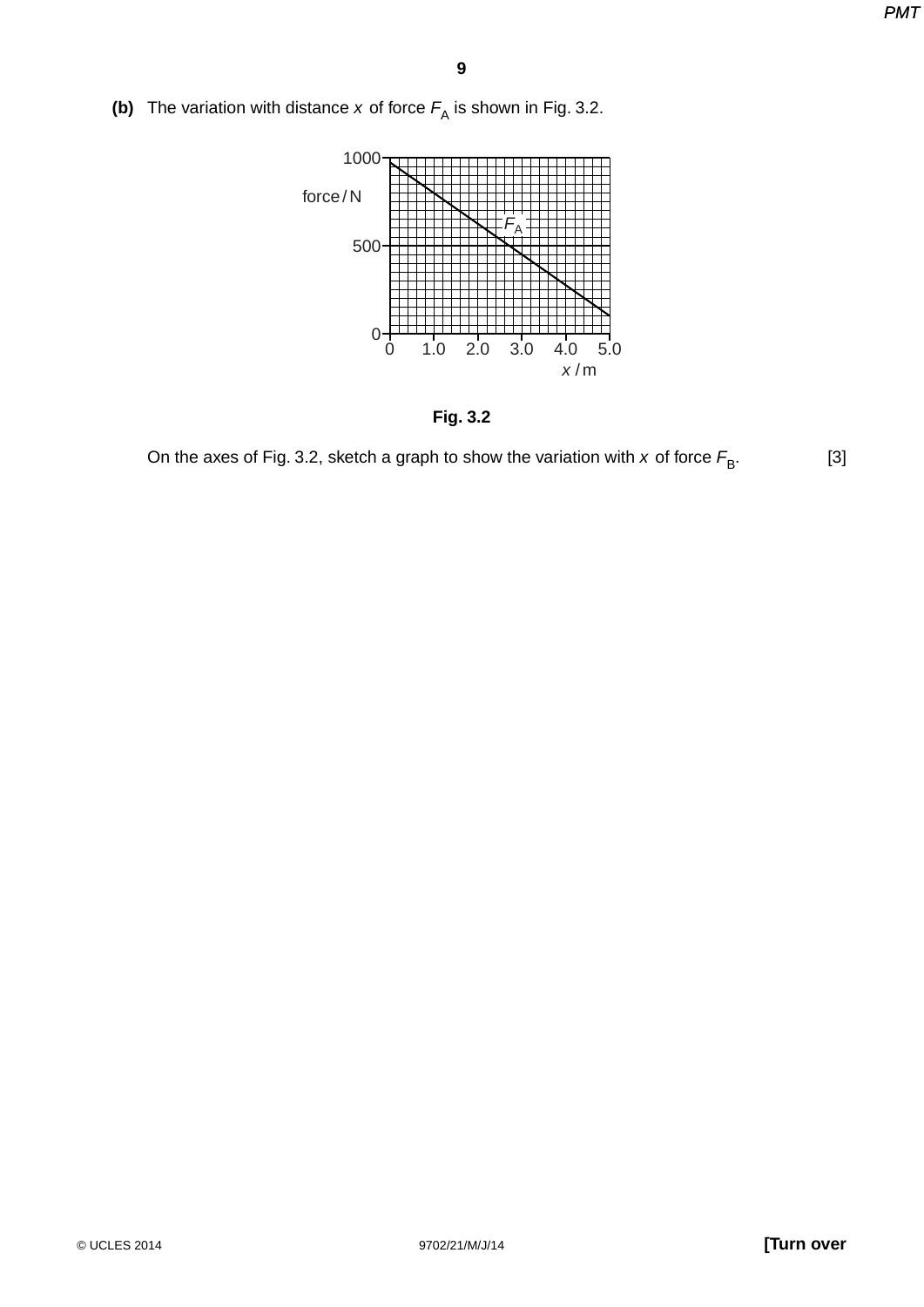**4** A metal ball of mass 40 g falls vertically onto a spring, as shown in Fig. 4.1.



**Fig. 4.1** (not to scale)

The spring is supported and stands vertically. The ball has a speed of 2.8 m s<sup>−1</sup> as it makes contact with the spring. The ball is brought to rest as the spring is compressed.

 **(a)** Show that the kinetic energy of the ball as it makes contact with the spring is 0.16 J.

[2]

 **(b)** The variation of the force *F* acting on the spring with the compression *x* of the spring is shown in Fig. 4.2.



**Fig. 4.2**

The ball produces a maximum compression  $X_B$  when it comes to rest. The spring has a spring constant of 800 N m−1. Use Fig. 4.2 to

- - **(i)** calculate the compression  $X_B$ ,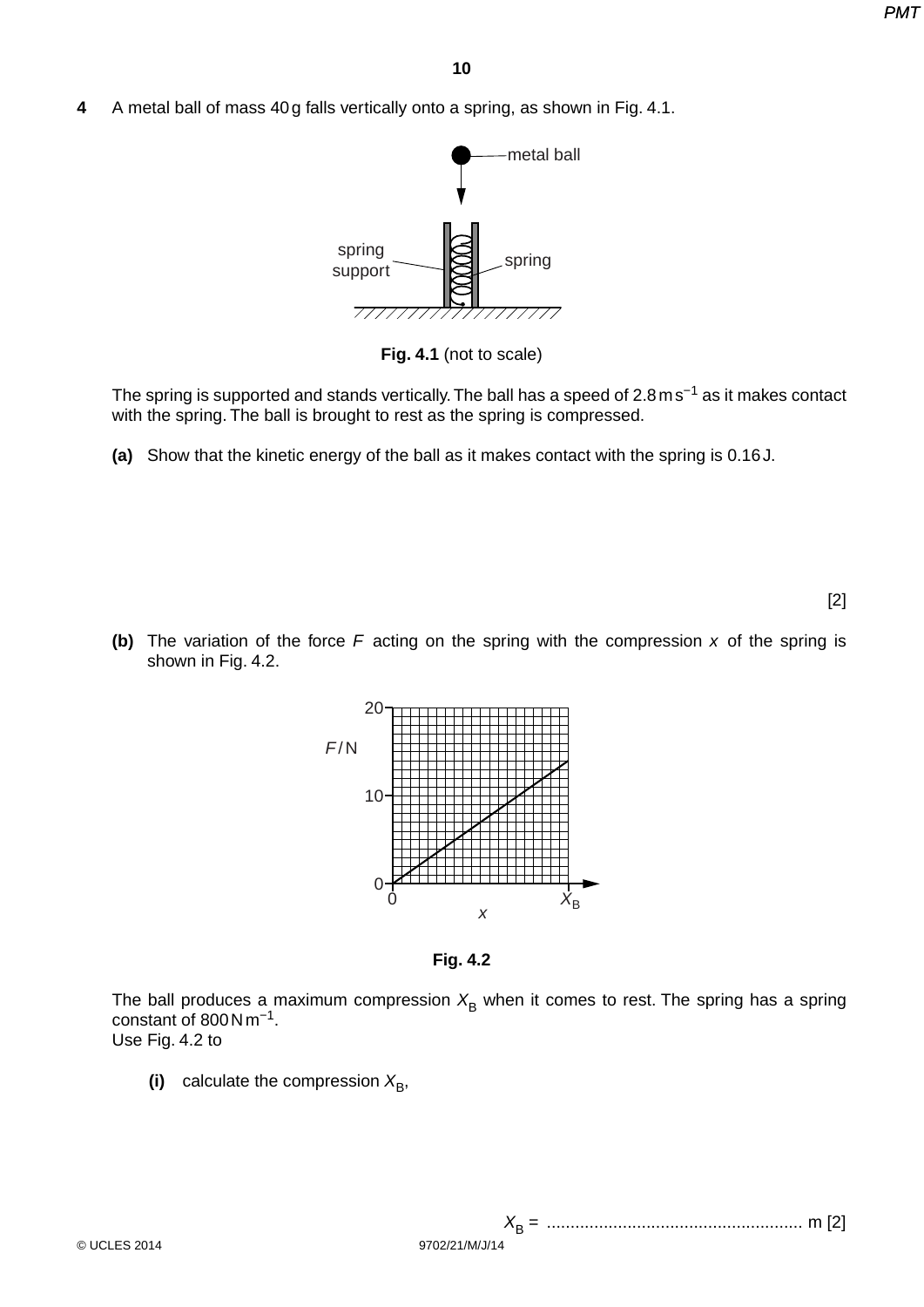**(ii)** show that not all the kinetic energy in **(a)** is converted into elastic potential energy in the spring.

[2]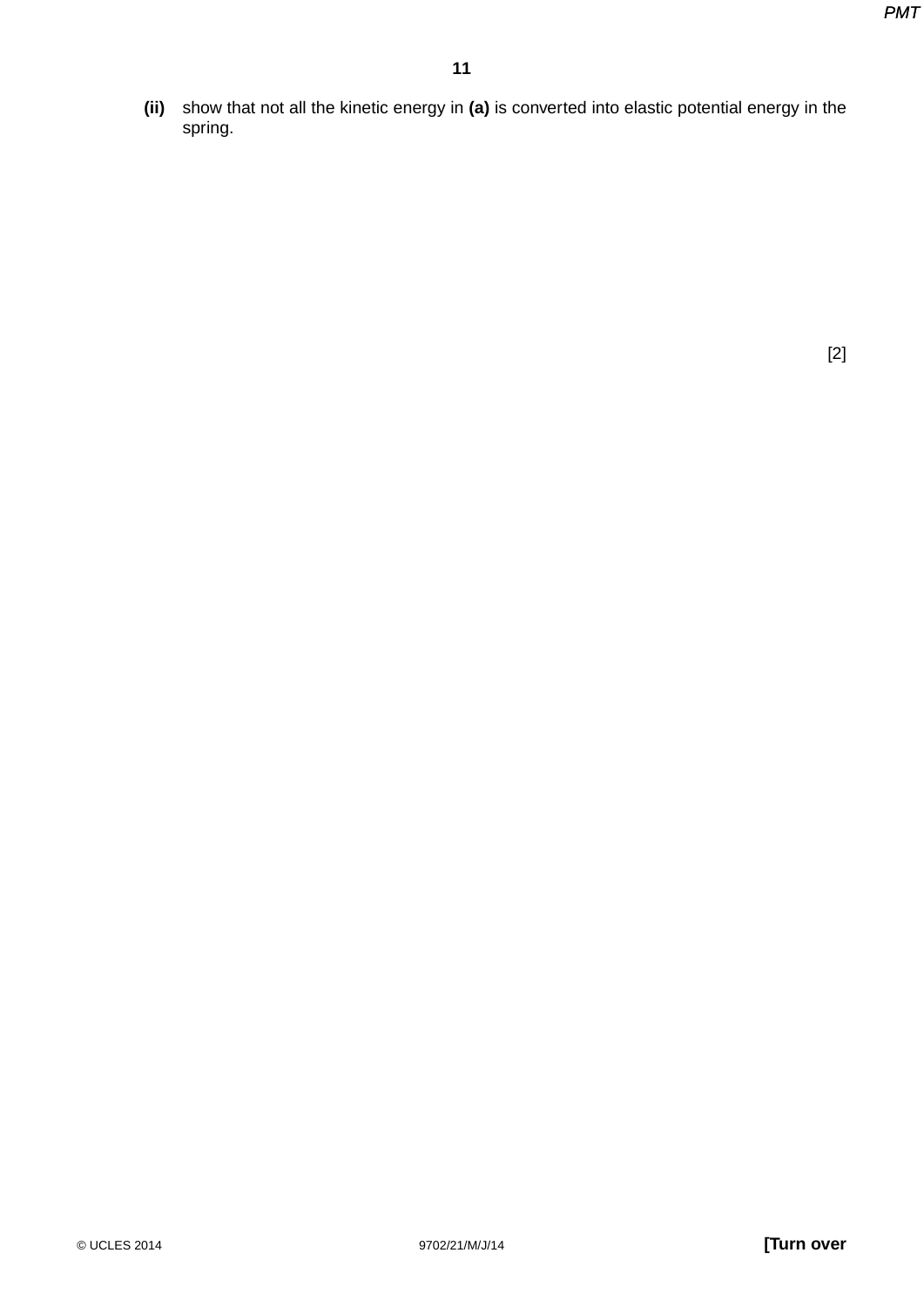- **5 (a)** Explain what is meant by the following quantities for a wave on the surface of water:
	- **(i)** displacement and amplitude, displacement ..................................................................................................................... amplitude ........................................................................................................................... [2]  **(ii)** frequency and time period. frequency .......................................................................................................................... time period ........................................................................................................................ [2]
	- **(b)** Fig. 5.1 represents waves on the surface of water in a ripple tank at one particular instant of time.





A vibrator moves the surface of the water to produce the waves of frequency *f*. The speed of the waves is 7.5 cm s−1. Where the waves travel on the water surface, the maximum depth of the water is 15 mm and the minimum depth is 12 mm.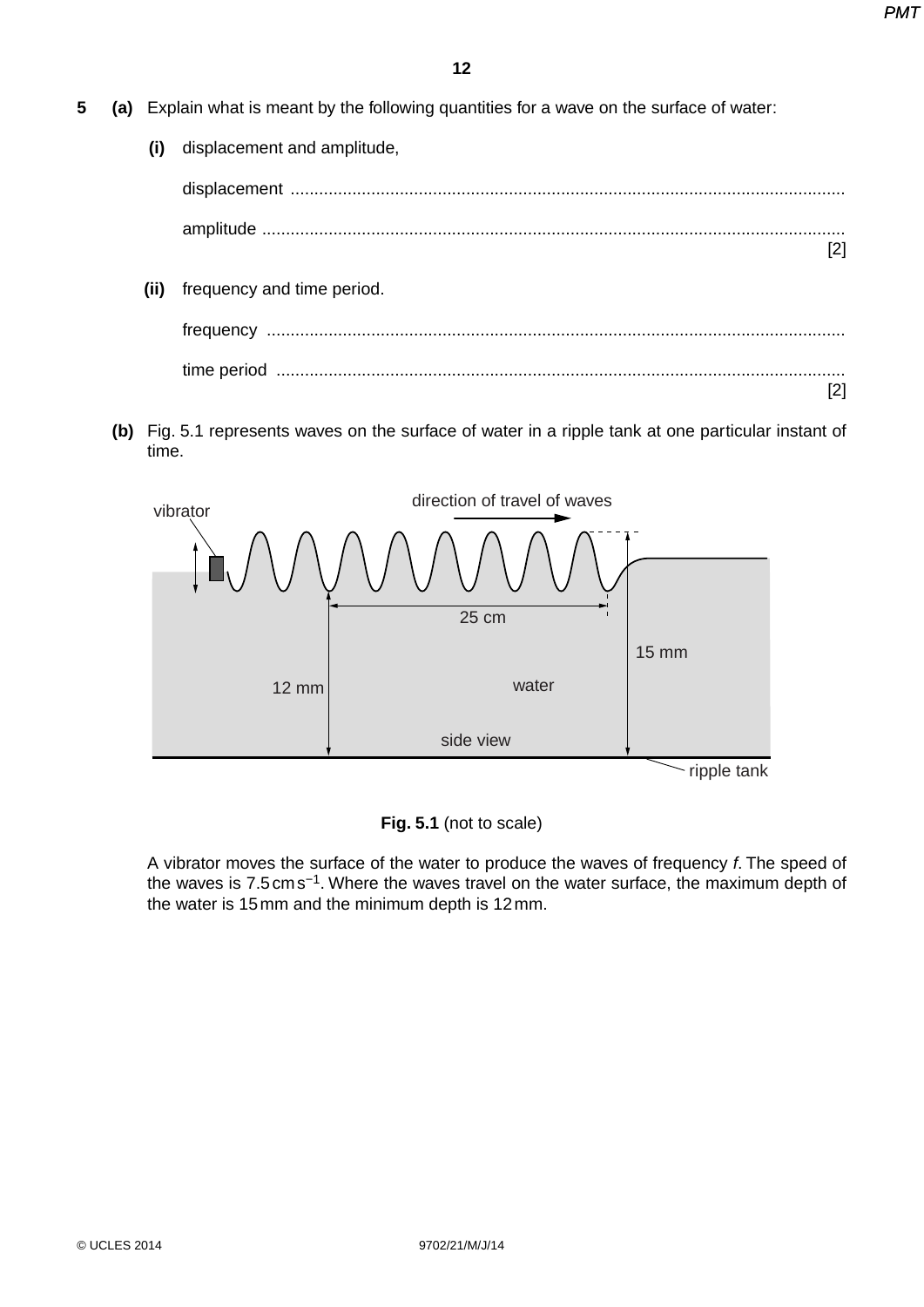**PMT** 

- (i) Calculate, for the waves,
	- 1. the amplitude,

2. the wavelength.

(ii) Calculate the time period of the oscillations of the vibrator.

## (c) State and explain whether the waves on the surface of the water shown in Fig. 5.1 are

(i) progressive or stationary,

(ii) transverse or longitudinal.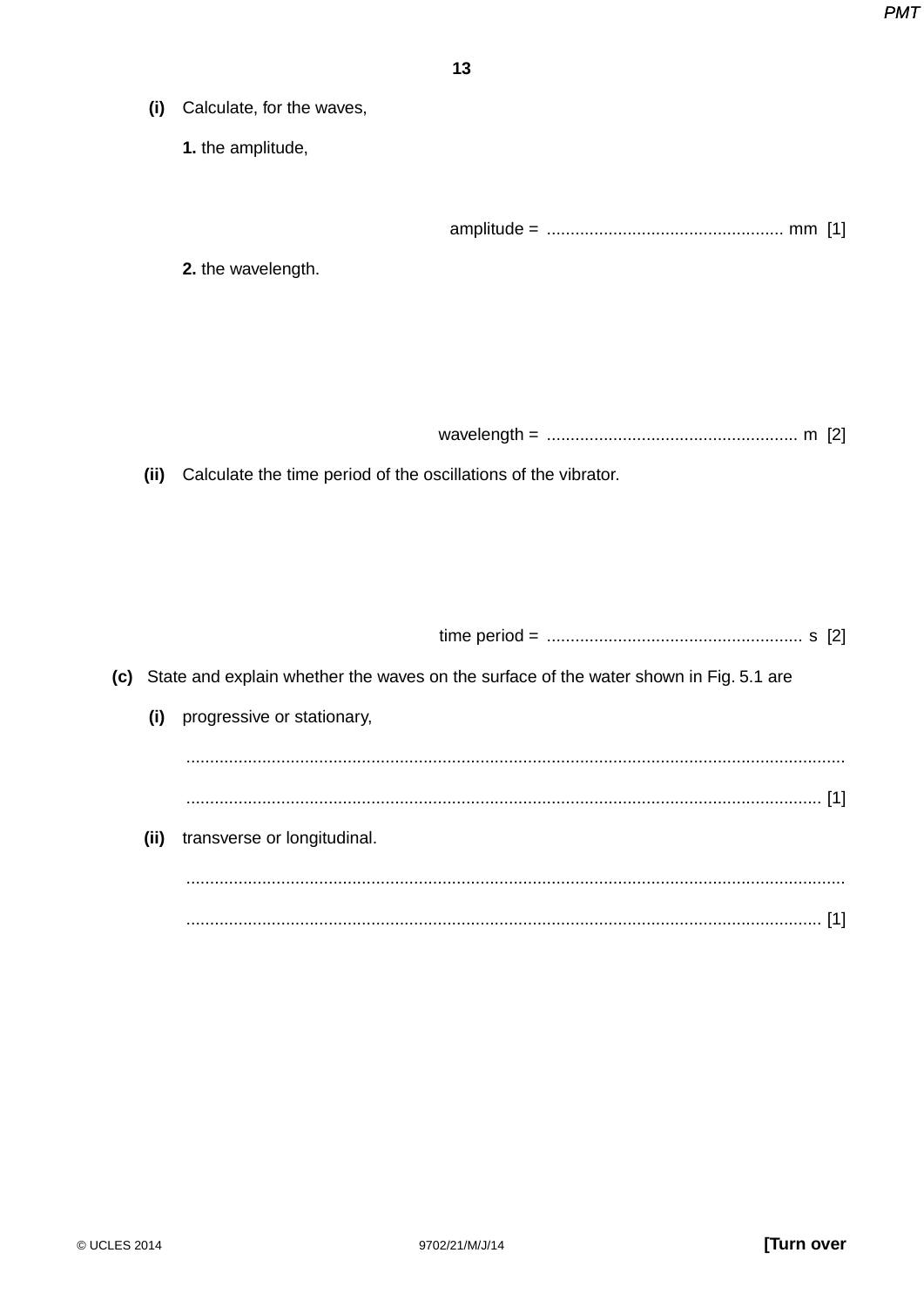**PMT** 

6 (a) Distinguish between electromotive force (e.m.f.) and potential difference (p.d.).

(b) A battery of e.m.f. 12V and internal resistance  $0.50\Omega$  is connected to two identical lamps, as shown in Fig. 6.1.





Each lamp has constant resistance. The power rating of each lamp is 48W when connected across a p.d. of 12V.

Explain why the power dissipated in each lamp is not 48W when connected as shown in  $(i)$ Fig. 6.1.



(ii) Calculate the resistance of one lamp.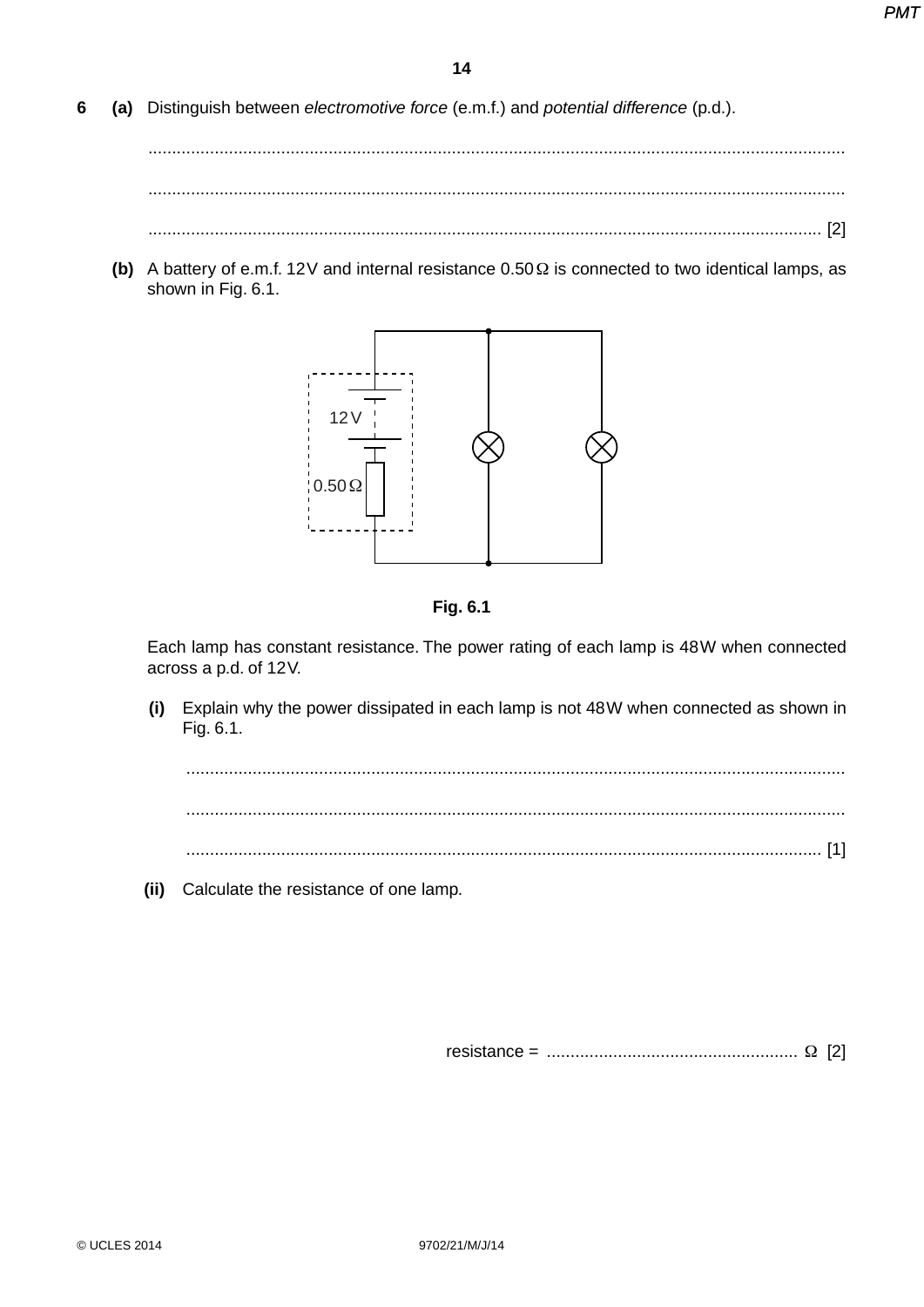(iii) Calculate the current in the battery.

(iv) Calculate the power dissipated in one lamp.

(c) A third identical lamp is placed in parallel with the battery in the circuit of Fig. 6.1. Describe and explain the effect on the terminal p.d. of the battery.

Please turn over for Question 7.